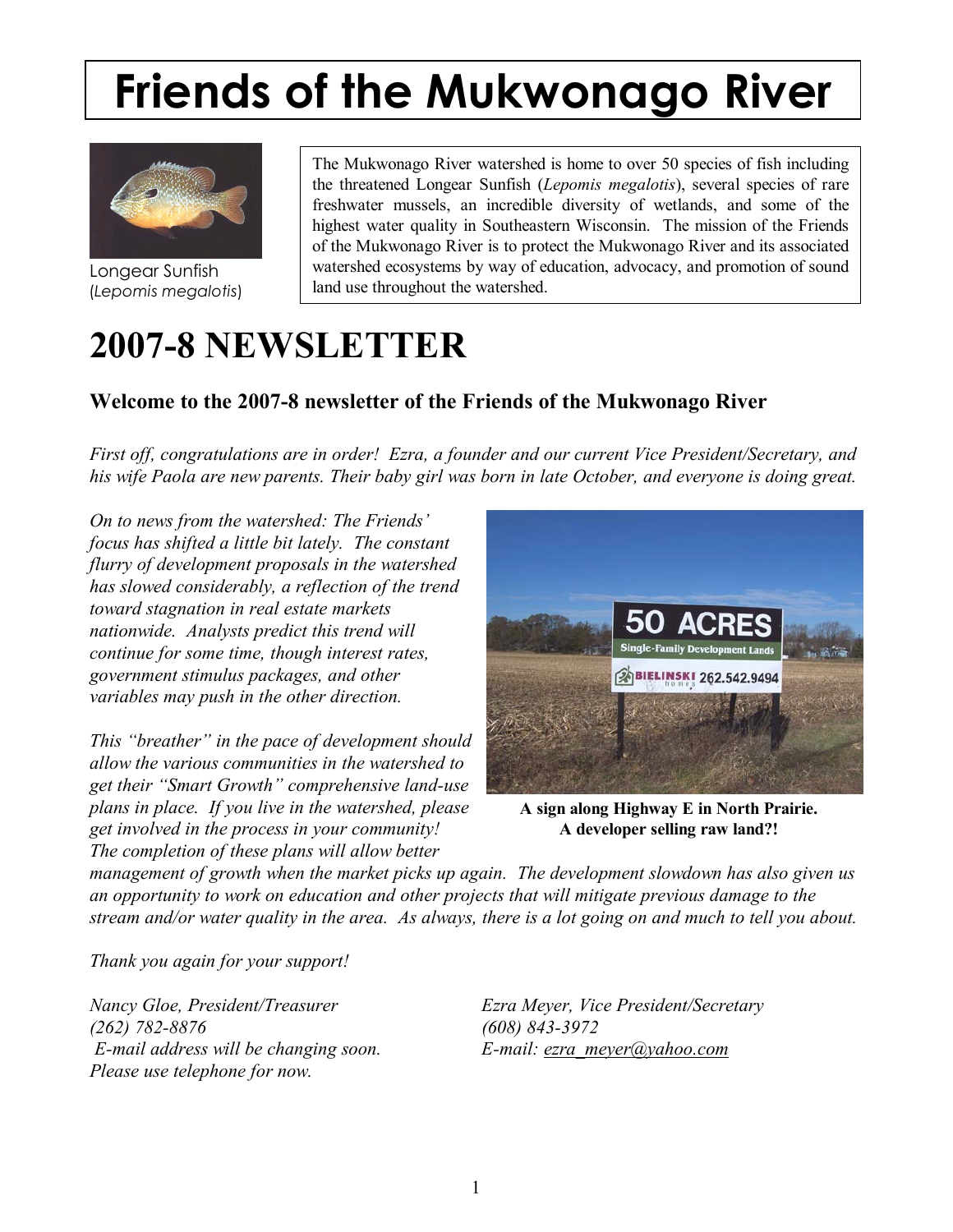## **Update Village of Mukwonago's Stormwater Committee**

As reported in our last newsletter, the DNR issued a MS4 municipal stormwater permit to the Village of Mukwonago on January 1, 2007. The DNR issues these permits to municipalities to help them reduce the water-quality deterioration their stormwater runoff causes in nearby lakes and streams, as well as to help them prevent further impacts.

The village's permit sets forth a goal of reducing "to the maximum extent practicable" the volume of total suspended solids (sediments) flowing into the stream with runoff. The goal is to reduce the volume of these pollutants going into the stream by 20% by the end of 2008 and 40% by 2013.

Another permit requirement set forth by the state is that the village must "...notify the public of activities required by $\dots$ the permit and encourage input and participation from the public regarding these activities." Accordingly, the village assembled a stormwater committee consisting of village staff and elected officials, local citizens and business leaders, staff from the DNR, Friends' President/Treasurer Nancy Gloe, and Friends' member and village resident Jan Bernhagen. The committee met for the first time in May 2007 and has met several times since. Nancy chairs the committee, a signal of the positive working relationship between the Friends and village government.

#### **DNR grant**

The DNR has awarded the village a grant of \$60,000 to help it determine how to best reach the permit's goals. Ruekert-Mielke, the village's engineering and planning firm, has assembled indepth background information on the village's stormwater system, projected rainfall, and projected future growth. They have put all of this into a computer model, to help guide decision-making on the most cost-effective ways to address stormwater runoff issues.

Options for stormwater improvements are likely to be limited in areas that are already developed; particularly given the village's limited financial resources. One "best management practice" that may prove useful to mitigate existing problems,

however, is the construction of one or more stormwater detention pond(s) downstream from developed areas of the village where no stormwater controls currently exist. Although the permit only requires the village to address water *quality* impacts, stormwater detention ponds could have a



positive impact on water *quantity* as well. It is difficult for aquatic organisms—fish, mussels, wetland plants—to survive in an environment where water levels rise and fall

quickly due to runoff from adjacent extensive impervious areas during rain events. Stormwater management practices such as detention ponds capture stormwater runoff and release it into the river slowly, having allowed some sediments and pollutants to settle out, providing both water quality and quantity benefits. Fortunately, when the area was developing, the village insisted that land next to the river be left open. This leaves potential areas where new ponds can be sited.

The village will also likely implement an education program for residents regarding yard waste, chemical lawn fertilizer use, pet waste, etc. Taken collectively, individual actions by residents can have a major impact on local water quality.

As for mitigating future damage to the river from stormwater runoff, the committee is currently working on a revision to the village's stormwater ordinance. The stormwater system in the Gateway District, for example, was designed with cuttingedge technology to control construction-site erosion and post-construction stormwater run-off. It is expected that a revised ordinance will require future large-scale developments to address water quality *and* water quantity issues.

Finally, while the village must take steps to meet the permit requirements, the committee's recommendations are advisory only. The village board ultimately has to make any and all decisions on stormwater and development projects. Therefore, it never hurts for the members of the board to hear from constituents about the value of the Mukwonago River, and the Phantom Lakes, and of keeping these resources in good shape for current and future generations of residents.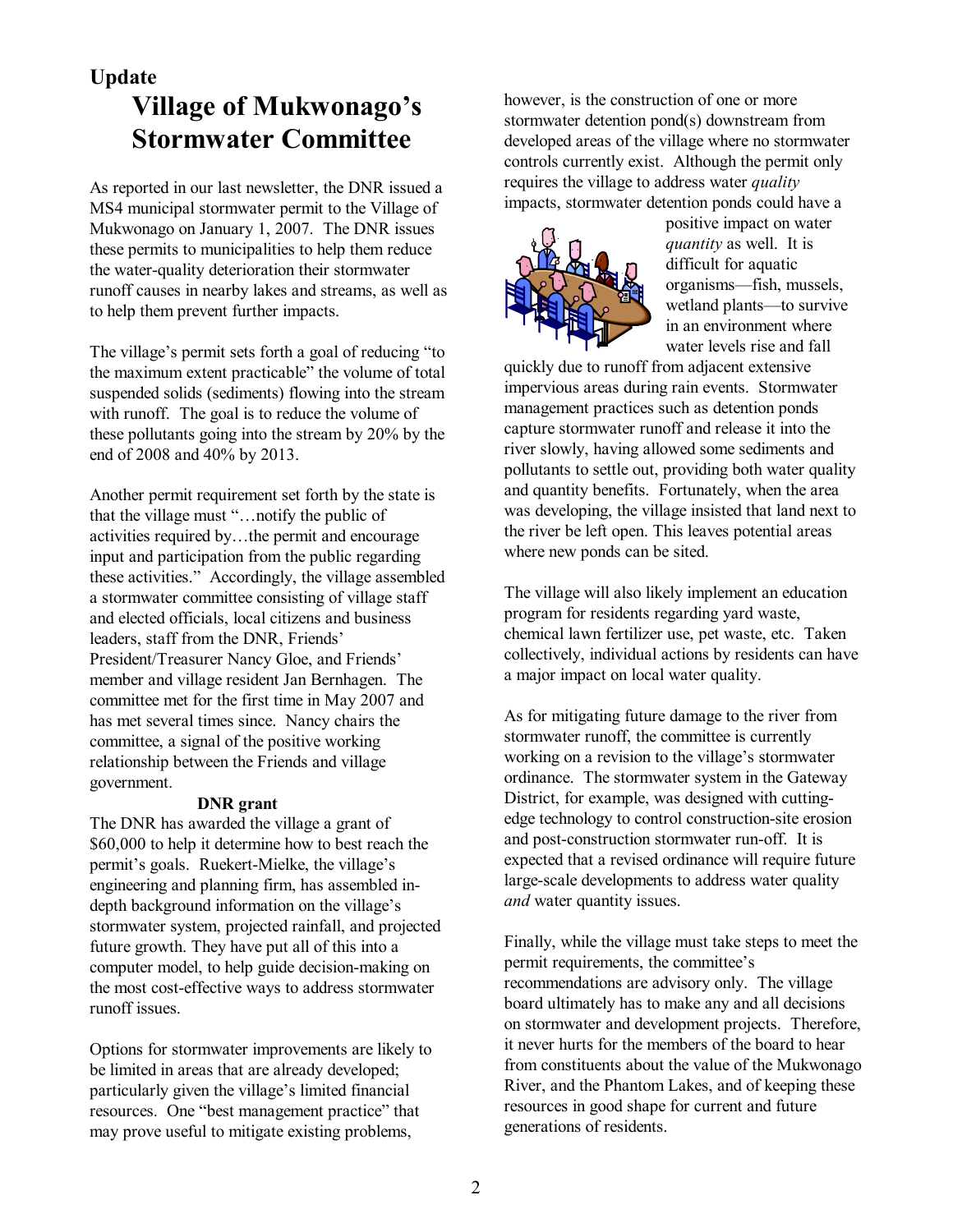# **On the land development front...**



As mentioned above, the pace of development has slowed, but there have been a couple of proposals near the Mukwonago River and Jericho Creek by local developers/landowners in 2007. Here's what's happening and what we've done to try to make these proposals more watershed friendly.

### **Tekaver property,**

#### **Village of Mukwonago**

In September 2006, the Village of Mukwonago received a proposal from the landowner, Jeff Tekaver, to rezone 22.58 acres of land near the upper end of Lower Phantom Lake from A-1 (agricultural) to R-7 (single-family residential) for the purpose of constructing a 6-lot subdivision. The land is just east of the southeast corner of Highways LO and I and just west of the village's parkland along Lower Phantom Lake. The land contains a considerable amount of wetland and designated Primary Environmental Corridor, although there is enough upland area for the landowner to try and squeeze in several lots and homes.

This proposal drew fierce opposition from the property's neighbors. When the controversial nature of the proposal became apparent, the village asked for input from the Friends. The village has always slated any upland area on the parcel for residential development. Although the land is environmentally significant, according to a recent inventory by staff from SEWRPC (the Southeastern Wisconsin Regional Planning Commission), the property contains no threatened or endangered plants or animals.

Since the Friends had no grounds for opposing development on the upland portions of the property, we decided to insist that the land be developed in an environmentally sensitive way. The original proposal was to simply carve up the parcel into the biggest lots possible; giving four of the six lots considerable wetland acreage.

The village does not have a conservation subdivision ordinance which would allow smaller lots and common open space that could be protected in its natural state, so the Friends asked for the smallest possible lot size under the village's zoning to minimize impervious surfaces and thus problematic runoff to the river, and we asked that the

Environmental Corridor areas and wetlands be given by the developer to the Waukesha County Land Conservancy or Waukesha County to be preserved forever. We also asked for a buffer between the lots and the wetlands so that space would be available for the treatment and slowing of stormwater runoff.

Bruce Kaniewski, from Ruekert-Mielke, drew up several alternative development proposals under the R-7 and R-1 zoning categories. He recommended the most river-friendly design. More recently, we've heard that Waukesha County has raised concerns about the development's setback to the wetlands and Hwy LO. We'll keep watching this development.

### **Circle C-Z Plaza, LLC (former Michaelis farm) property, Town of Eagle**

The Campbell/Zakrzewski family has owned this property for roughly 7 or 8 years, having purchased it from the Michaelis family following the death of long-time owner/farm family matron, Bessie Michaelis. The Campbell/Zakrzewski family has significant land holdings in the Town of Eagle, some of which have been farmed historically and much of which they are now seeking to develop.

This property is immediately adjacent to Jericho Creek, the Mukwonago River's main tributary. Roughly one-third of the property's 100 acres is designated as Environmental Corridor and the rest as farmland, including the historic farmstead. The owners are seeking approval to develop the parcel as a single-family residential subdivision of between 20 and 25 homes.

The Friends will continue to follow the process to approve this development, with the goal of ensuring that the development of this property will have as little impact as possible on Jericho Creek and ultimately the Mukwonago River.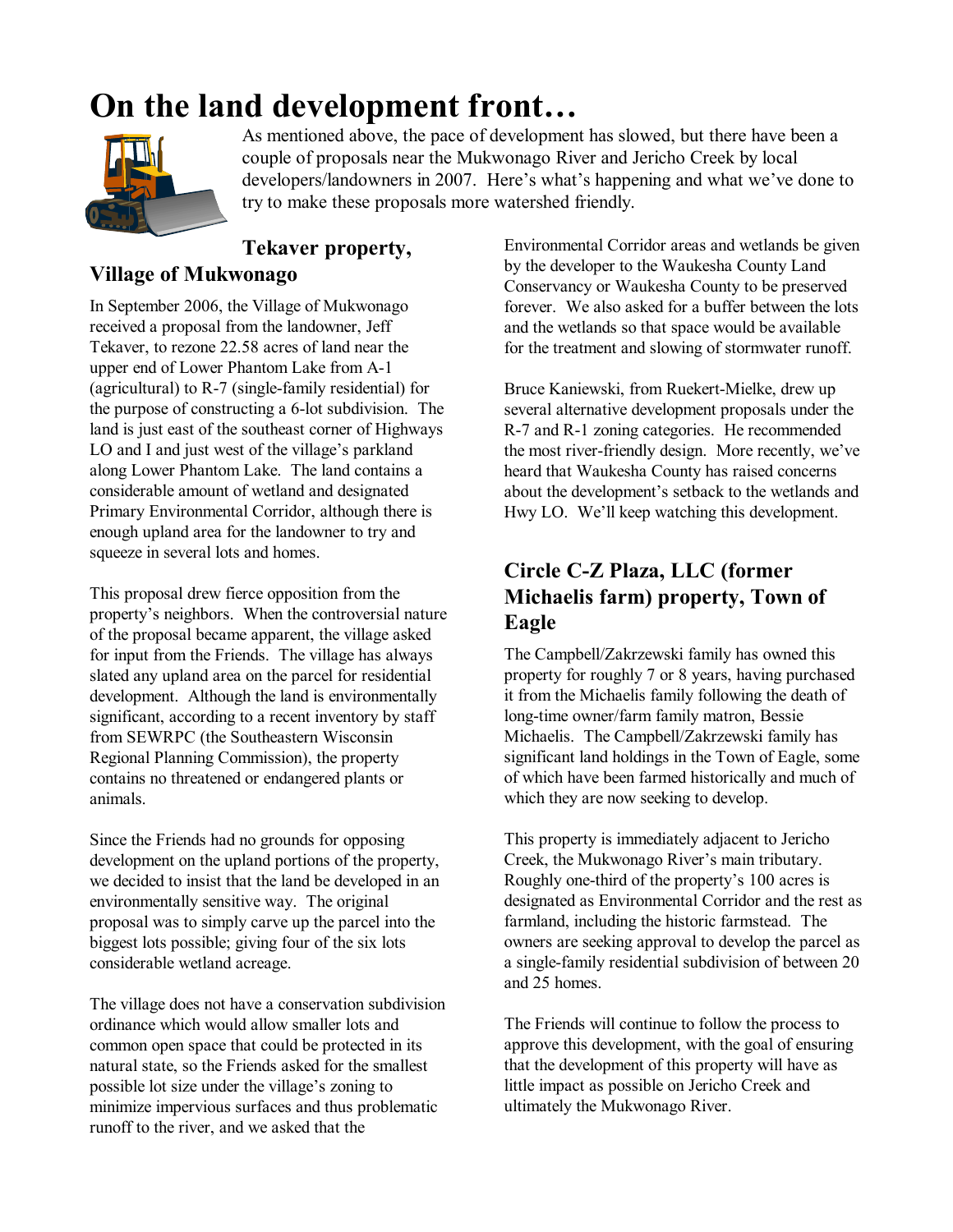## **Watershed happenings... Help for the River's mussel population**

As covered in our 2006 newsletter, the State of Wisconsin closed the statewide inland (i.e., all but the Mississippi River and Lake Michigan) mussel harvest as of October 1, 2006.

Mussels (freshwater clams) are considered one of the most endangered animal families in North America. The Mukwonago River's mussels have undergone significant population declines in recent years. One of the biggest problems that the Mukwonago's mussels faced over the past several years was over-harvesting by humans. (The impact on mussels from poorly planned

development can be significant, too).

The DNR has now placed signs at various parking areas along the river announcing the closure (and, at one location, the resulting fines for violating the rule). The signs are, importantly, written in English, Spanish, and the Hmong language.

Hopefully the river's mussels can now begin the long slow process of repopulating the "mussel" shoals" and at some point we or possibly our children can enjoy seeing these interesting little creatures in significant numbers once again. If you haven't already, please see the "Glacial" Refuge" video for more information on the fascinating, secret life of our freshwater mussels.



## **Dispute over new high-capacity wells continues**

The battle over groundwater in this watershed and others continues. In the summer of 2005, the Lake Beulah Protection and Improvement Association filed suit against the DNR over their approval of a high capacity well permit for the Village of East Troy. The Beulah group argued that the DNR should have studied potential impacts to a nearby wetland and the lake before issuing a permit.



Walworth County Circuit Court Judge James Carlson rejected the claim, however, on the grounds that state law clearly defines what

information the DNR can use when reviewing an application. At the time of the ruling, the only thing the DNR could consider is whether a new well would adversely impact an existing high-capacity well. More recent legislation, passed in 2006, allows consideration of environmental impacts to a limited number of surface water resources.

The issue will continue to be aired in the courts, however. Earlier this year, the Eagle Spring and

Phantom Lakes Management Districts and several Lake Beulah residents filed a lawsuit which took a different tack. The Wisconsin Constitution sets the public's rights to enjoy the water resources of the state; combined with case-law precedent generated over the years, this body of law is known as Wisconsin's public trust doctrine. The new suit claims that by approving the East Troy well without proper study of the effects the DNR has failed to uphold its responsibilities to the public under the state's constitution.

We hope that the state legislature is paying attention and that they will write a Phase 2 to the groundwater quantity legislation enacted in 2006. These regulations should provide a balance between concerns about impacts from groundwater pumping on local surface water resources and the needs of high capacity groundwater users (municipalities, farmers, industry, etc.). In the future we hope these decisions can be based on good science rather than the outcome of protracted court battles.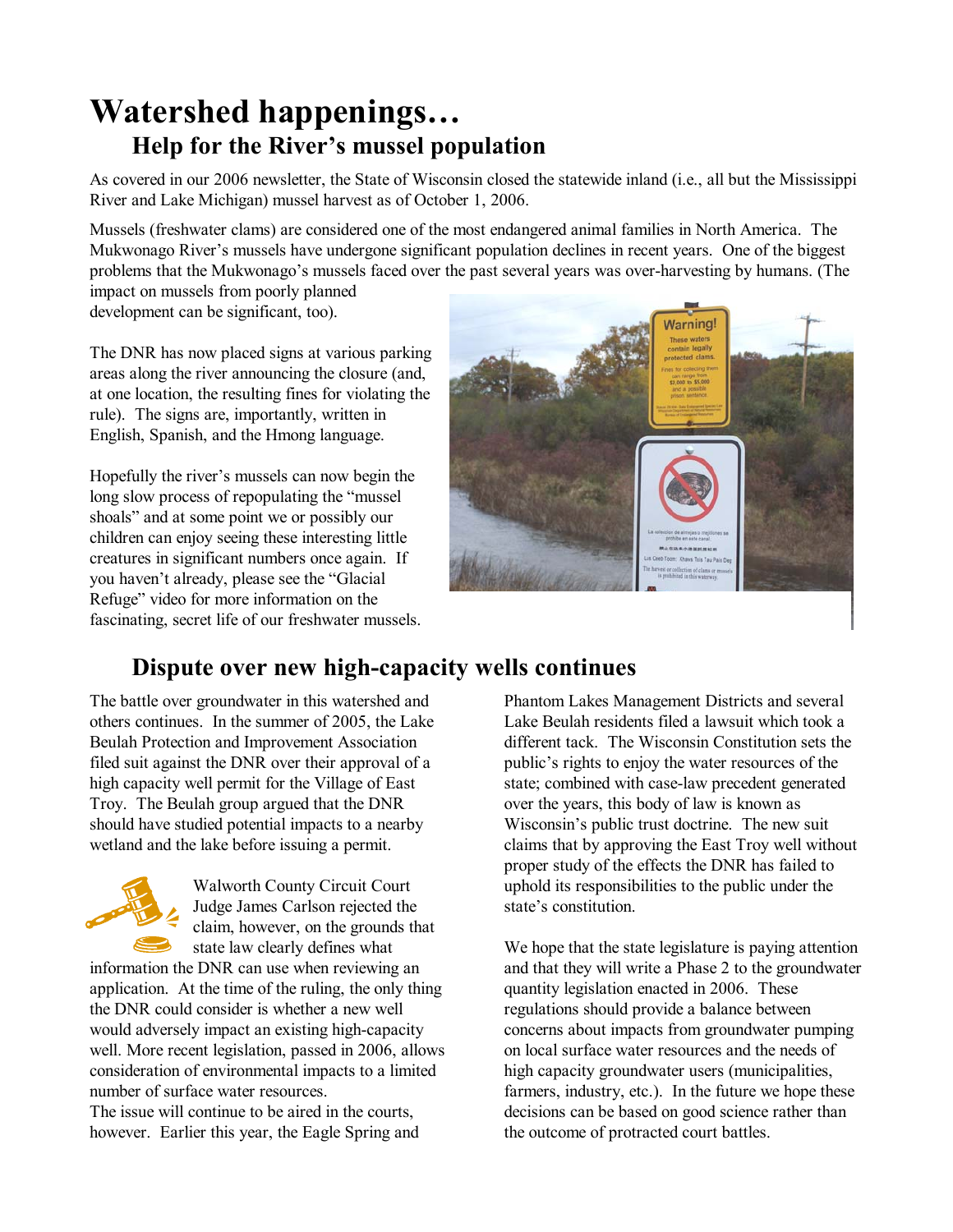## **Meyer Preserve--gift to Nature Conservancy, public**

One of the largest donations ever in Wisconsin to The Nature Conservancy will help preserve an important part of the Mukwonago River watershed.

Long-time Milwaukee Journal-Sentinel executive Newell Meyer, who died in August of 2006, and his wife Ann, who died in 2004, left 374 acres of land near the headwaters of the north branch of the Mukwonago River in the Town of Eagle to The Nature Conservancy for a public nature preserve.

The land contains prairie, a sedge meadow, wetlands, oak savanna, spring outlets, and farmland. It is home to a wide variety of birds, including sandhill cranes. The \$12.5 million gift includes about \$8 million to maintain and expand the

preserve. The preserve will eventually be open to the public for photography, hiking, and bird watching.

It is not possible to overstate the importance of such gifts to the river and its watershed. Any stream biologist will tell you that if you mess up the headwaters of a stream, you'll never have anything other than a messed-up stream.

We salute the Meyers for their wonderful gifts and for their conservation ethic. The Meyer Preserve will forever be a place where people can learn about and enjoy nature in the outstanding Mukwonago River watershed. It will be a place where people can renew their ties to the land. It will be a place that will be forever wild.

## **Terrifying turtle tales—what early summer will bring**

Crawling at barely 0.2 miles per hour\*, the turtle competes for road space with the 45-miles-per hour, 3500-pound car for a short time in June. It's no surprise that the turtle often loses in this contest.

This contest occurs each year from late May through June as the turtles living in the Mukwonago River area travel anywhere from 500 feet to two miles away from water to upland sites where they lay eggs. In most areas they usually must cross a roadway on this important procreative trek.

#### **Road dangers**

State wildlife officials annually remind motorists to be alert for turtles crossing the roads in search of nesting sites. "Highway mortality continues to pose a major threat to our native turtle populations," said Bob Hay, DNR amphibian and reptile biologist.

Of the 11 species in Wisconsin, most turtles (7 out of 11) are listed as endangered, threatened, or species of special concern.

Officials suggest that to conserve the dwindling numbers of turtles, motorists should not only watch for and avoid turtles on the road during this time, but they should go as far as to help turtles cross the road. At www.dnr.wi.gov search for the article, "Why Did the Turtle Cross the Road?" and click on

 **\*425 ft. covered in 25 minutes according to the National and Securitative proposalized Security Proposalized Security Proposalized Security Proposalized Security Proposalized Security Proposalized Security Proposalized S Wildlife Federation magazine. Time varies per species.** 



"Protect Turtles", a 3 min. video, explaining what you can do. Some suggestions:

Slow down near wetlands.

Avoid turtles on the road if you can do so safely.

If safe, move the turtle off the road.

Move it in the direction it was heading.

Make donations to the DNR and the Knowles-Nelson Stewardship Fund.

Road signs to alert drivers and barriers along roads for the turtles have proven to be effective.

In "Fast Decline of Slow Species" in the National Wildlife Federation's magazine, writers called the North American turtles' fate "a quiet crisis." Most of the nation's 46 freshwater species of turtles face such danger that the experts in the article warn they could all be extinct before the next century.

#### **Other dangers**

Since most turtles killed on the road are breeding females, local turtle populations can be dramatically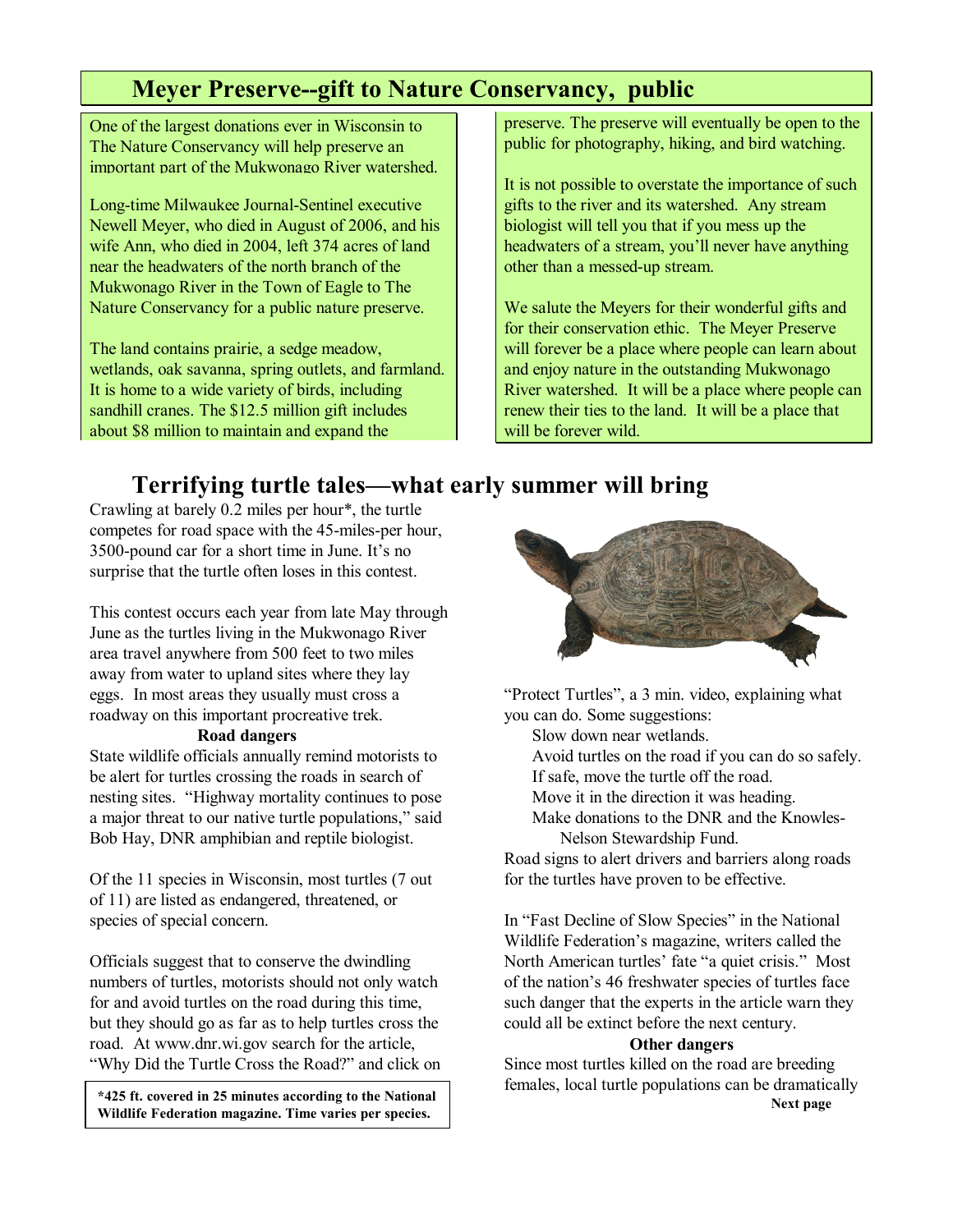#### **Terrifying turtle tales, cont.**

impacted by the death of even one turtle. Many turtles do not mature to breeding age for years. For instance, Wisconsin's threatened Blanding's turtle takes 14-20 years before reaching sexual maturity!

#### **Loss of nesting habitat**

Even if this female makes it across the road to her familiar nesting territory, she may find a manicured yard instead of her familiar untamed territory. If she selects a nesting site here, the untended nest and eggs face the usual predators (skunks, raccoons, cranes, etc.) and the lawnmowers, cats, and dogs. Biologist Hay said, "...as few as 5% of the eggs survive to hatch...only one in 100 may survive to reproductive age! That one may be crossing the road as you drive by.

For more information on Wisconsin state turtles, go to www.dnr.wi.gov

### **Watershed studies due by Dec. 2009**

In the summer of 2007, the Phantom Lakes Management District received a \$10,000 DNR River Protection Grant for a watershed study focusing on the lower reaches of the Mukwonago River. The year before that, the Eagle Spring Lake Management District received a similar grant for the upper portion of the watershed.

These grant applications and the scope of the watershed study were all worked out with the involvement of the Friends and our other partners participating in the Mukwonago River Watershed Initiative. These watershed studies will help us and our other watershed partners pinpoint the problems and needs facing the watershed. They will help us

put our efforts and your contributions to the best possible use.

Unfortunately, watershed studies take time. The Southeastern Wisconsin Regional Planning Commission will do the work, and they have committed to having both studies completed by December 2009.



## **Other Friends involvements... Planned watershed protection/restoration efforts**

Restoring and preserving the quality of a watershed is a long-term endeavor. We know about some of the watershed's problems and their solutions. When the studies described above yield information, it will help us and our partners connect the rest of the dots.

We have been doing our own stream-bank monitoring on the Mukwonago River and Jericho Creek. With a few notable exceptions (particularly the golf course) the bed and banks of the main stem of the Mukwonago River are in remarkably good shape.

Jericho Creek is in considerably less good shape. DNR staff tell us that the creek is doing a poor job of supporting the cold-water species (including

trout). This is not surprising due to the many stream-bed enlargements and channel straightening activities that have occurred over the years. Enlargements or ponds slow and warm the water, making it unsuitable for cold-water species. Straightening the natural meanders of a stream destroys cover and habitat that fish and other species need to survive.

We plan to work on the obvious problems as landowners express their willingness to have repairs done on their property and as grant monies become available. As our knowledge deepens, we and our partners in conservation will be in a position to map out a strategy to target our efforts to maximize stream protection and restoration efforts.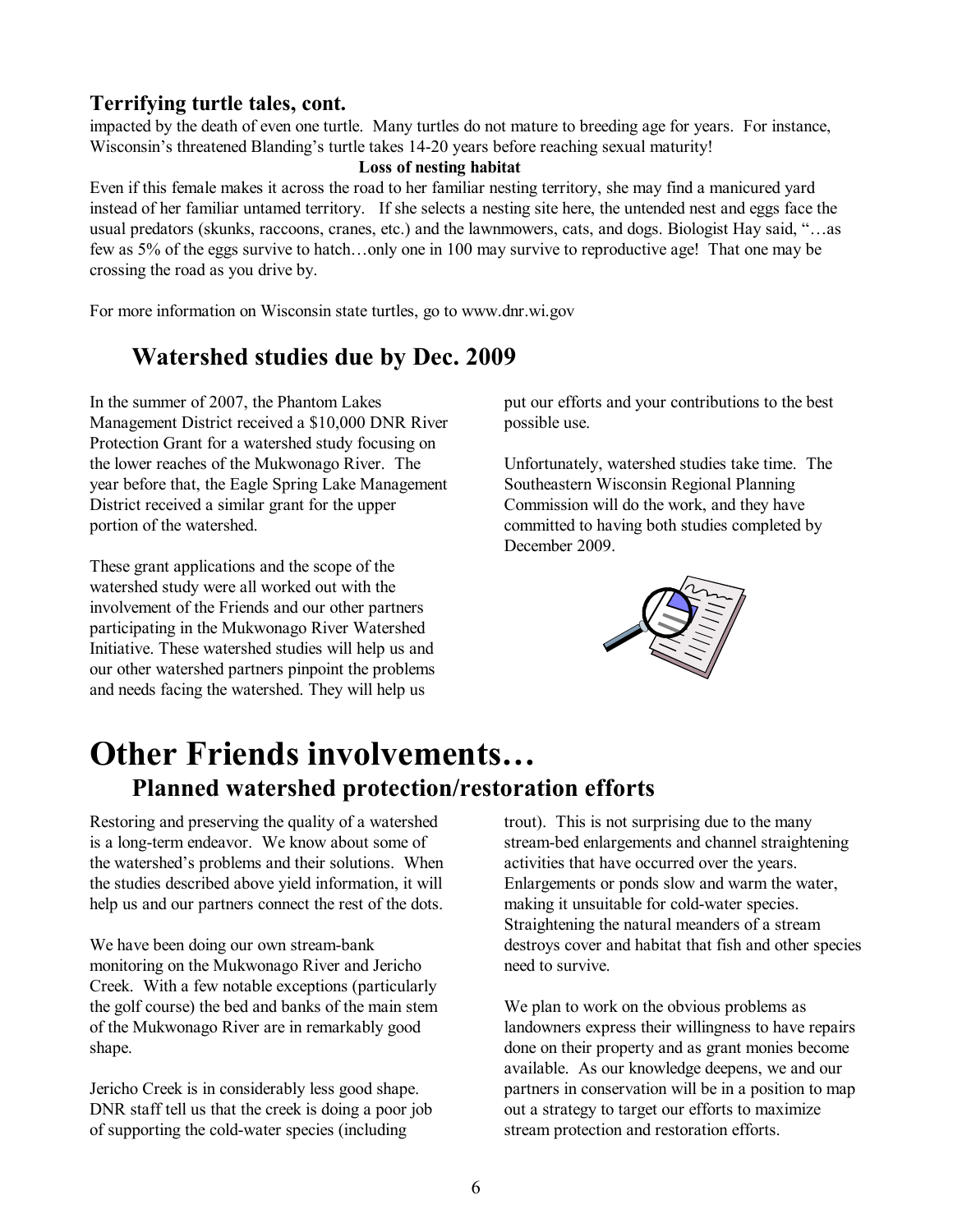## **Waukesha County Board reaffirms value of the Mukwonago River**

In February 2007, watershed landowner Cheryl Berg asked the Waukesha County Board of Supervisors to remove her 96-acre property in the Town of Mukwonago (right on the Mukwonago River!) from the County's Park and Open Space plan, ostensibly to enhance the development potential of the property.

Lands designated in the Park and Open Space Plan are considered ecologically valuable and the county agrees to pay fair market value to purchase these lands for conservation, should the landowner be willing to sell.

The Friends attended the county board's hearing on this request and spoke against Mrs. Berg's proposal. We asked that the wetlands along the river continue to be designated for county ownership and that only

## **Town of Mukwonago purchase of development rights proposal**

After countless hours over three years of planning and education by the Town of Mukwonago Purchase of Development Rights (PDR) Committee, which included our own Ezra Meyer, Town of Mukwonago voters turned down the purchase of development rights referendum last April by 65%-35%.

Many similar land conservation proposals were approved by voters across the nation last spring. Unfortunately, southeast Wisconsin proved to be the uplands be allowed to be developed in an environmentally sensitive manner.

The county board went beyond our request and kept the entire parcel in Park and Open Space designation due to the steep slopes on the property's upland. The board correctly reasoned that development on steeply sloping land can do serious damage with runoff to the river and erosion.

The Friends try to strike a balanced and reasonable middle-ground approach on development issues. The county board, however, was way ahead of us on this one. They deserve much credit for their knowledge of sound land-use principles and their recognition of the importance of the Mukwonago River.

less fertile ground. Being on the same ballot as a

large school referendum didn't help matters. We believe that well-planned PDR programs are worthwhile and should be funded; especially in an important area like the Mukwonago River watershed. Hopefully the Town won't give up easily and the time to try again will be in the near future. Nothing worthwhile comes easily, as they say. Win, lose, or draw, we thank the members of the town's PDR Committee for all of their hard work.

## **Friends of the Mukwonago River financials**



Below is our financial statement for 2007. Contact our President/Treasurer, Nancy Gloe, if you would like additional information on our financials for this year.

Remember that your contributions to the Friends are considered charitable donations and are potentially tax deductible. We are recognized by the IRS as a 501c3 tax-exempt charitable organization.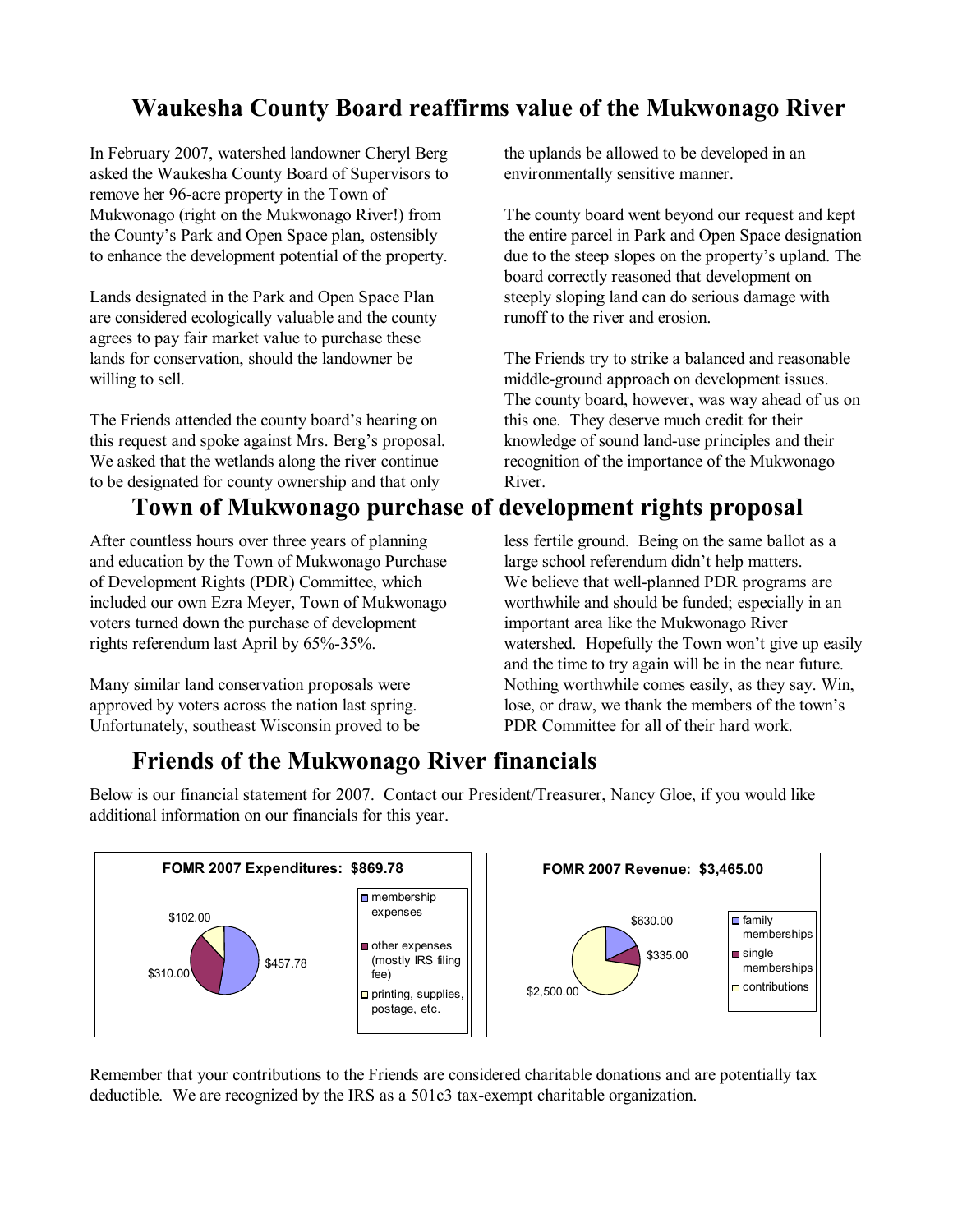## **2008 annual membership meeting**

**The 2008 annual membership meeting for the Friends of the Mukwonago River will be held in March. As we are still, at the time of publication, seeking commitments**  from some speakers we'd like you to hear this year, we do not yet have a specific date. Please watch for a post card on this event soon. We hope you'll join us.

# **Education connection...**

The Friends recently made another great education connection. In addition to our connections with Eagleville School, we've forged ties with Parkview Middle School in Mukwonago. Parkview science teacher Paul Shedivy showed our video to his students this past spring then took up a collection for the Friends. We'd like to extend a big thank you to Paul and his students for that.

Paul then invited us to speak to his classes about the wonderful resource in their back yard. Nancy eagerly agreed and timed the visit for a day that the DNR was doing a fish shocking survey on Jericho Creek. This gave the students a chance for some hands-on learning.

The DNR lent us about eight different species of fish. We had some warm-water fish, such as bluegill, pumpkinseed, and rock bass. Others were "transitional" cold-water fish (not true cold-water species such as brook trout, but fish that require

cooler temperatures), such as chub, stoneroller, and blunt-nose minnow. We set up two tanks: one with cold water and the other warm. We had the students monitor the tanks' temperatures and helped them learn to identify the various fish species.

Paul also brought in some invertebrates that he'd gotten from the Mukwonago River to help the students learn about the river's food chain. Nancy also talked to the students about why the Mukwonago River is so special, what threats the stream faces, and what the Friends are doing to address those threats.

At the end of the day Paul reported that many of his students were very interested in the presentation and that he considered the program to be a great success. We hope to repeat this program on a regular basis. Again, we extend our thanks to Paul for giving us this great educational opportunity.

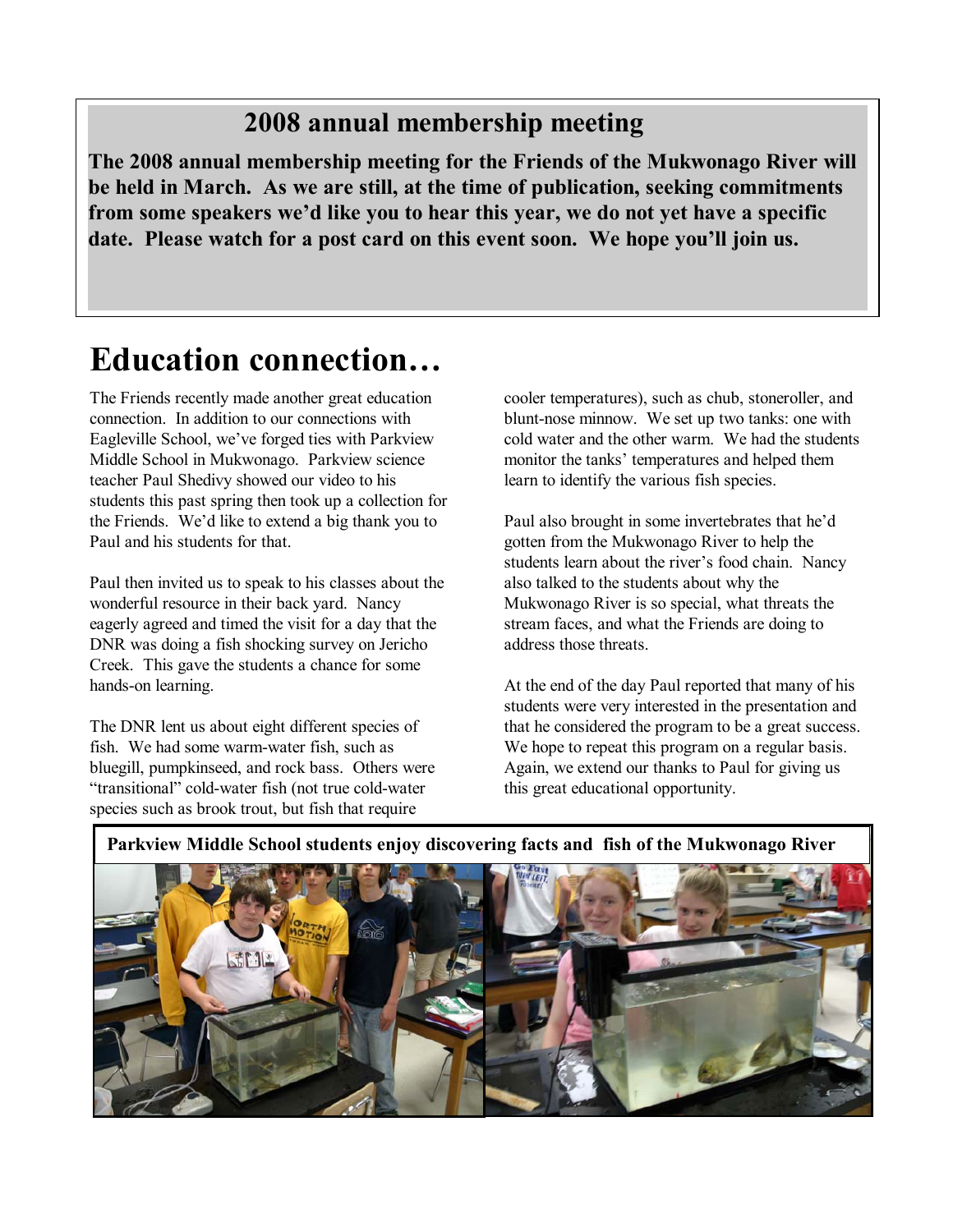## **Preventing the spread of the VHS fish virus—what you can do**

(*Excerpted from the website of the WDNR*—see http://dnr.wi.gov/fish/vhs/ *for more information*)

The Natural Resources Board passed new statewide emergency rules effective November 2, 2007, to prevent the spread of the new fish disease, viral hemorrhagic septicemia, or VHS. It's important that every one of us who enjoys Wisconsin's waters does their part to prevent the spread of this harmful fish virus, including into the Mukwonago River, its tributaries, and the lakes along the Mukwonago River.

Here is how the new rules affect you if you fall into one (or more) of the following user groups:

**Boaters and anglers:** Under the statewide emergency rules, boaters and anglers:

- May not leave the bank or shore of any water with any live fish or live fish eggs, including left-over minnows. There are limited exceptions to the rule for wild bait harvest.
- Must drain all water from bilges, ballast, live wells, bait buckets and other containers when they leave the bank or shore of any water.
- May not use dead fish, fish eggs, or fish parts for bait. Exceptions: if they are fishing in Lake Michigan or Green Bay or any waters connected to these waters upstream to the first dam or other obstruction impassible to fish; if they are fishing in the same water where the bait was collected; if it was preserved by a method that does not require refrigeration or freezing, or if the bait was a live minnow that died while the person possessed it.
- May not use or possess live fish or live fish eggs as bait if obtained outside Wisconsin.
- May not bring boats and boating and fishing equipment and containers into Wisconsin from out of state for use on water bodies unless all the water has been drained from them first.

#### **Wild bait harvesters (using bait for personal use only):** Under the statewide emergency rules:

- Bait dealers must apply for a permit to harvest wild bait, including minnows.
- Anglers can harvest bait for their personal use ONLY if they harvest bait from the water they will be fishing in.
- Harvesting minnows for personal use does not require a bait dealer license or harvest permit as long as the total is less than 600 minnows.
- Any minnows that are caught and kept for use as bait but that are not used, must be killed and not returned to the water unless you keep them on the waterbody from which they were caught. If you live on a lake or are vacationing at a resort for a week, it is OK to keep bait in floating containers tethered to a dock or boat.

**Anglers, boaters, and all water users:** Drain water from your bait bucket and live well to help prevent the spread of VHS.

Ice fishermen and women: Please remember that you need to follow all of these rules when fishing through the ice in order to help prevent VHS' spread. Also the DNR has just released "answers to ice angler's **questions about preserving dead fish for use as bait.î** Please see the DNR website for additional information on this topic.

The DNR is asking the public to take precautions similar to those used in stopping the spread of invasive species on all waters:

- Inspect your boat, trailer and equipment and remove visible aquatic plants, animals, and mud.
- Drain water from your boat, motor, bilge, live wells, and bait containers.
- Do not move live fish, including minnows, from one water to another.
- Dispose of leftover bait in the trash, not in the water or on land.
- Buy your minnows from licensed Wisconsin bait dealers or catch your own and use it to fish the water you caught it from.
- Wash your boat and equipment with high pressure or hot water or let it dry for five days.